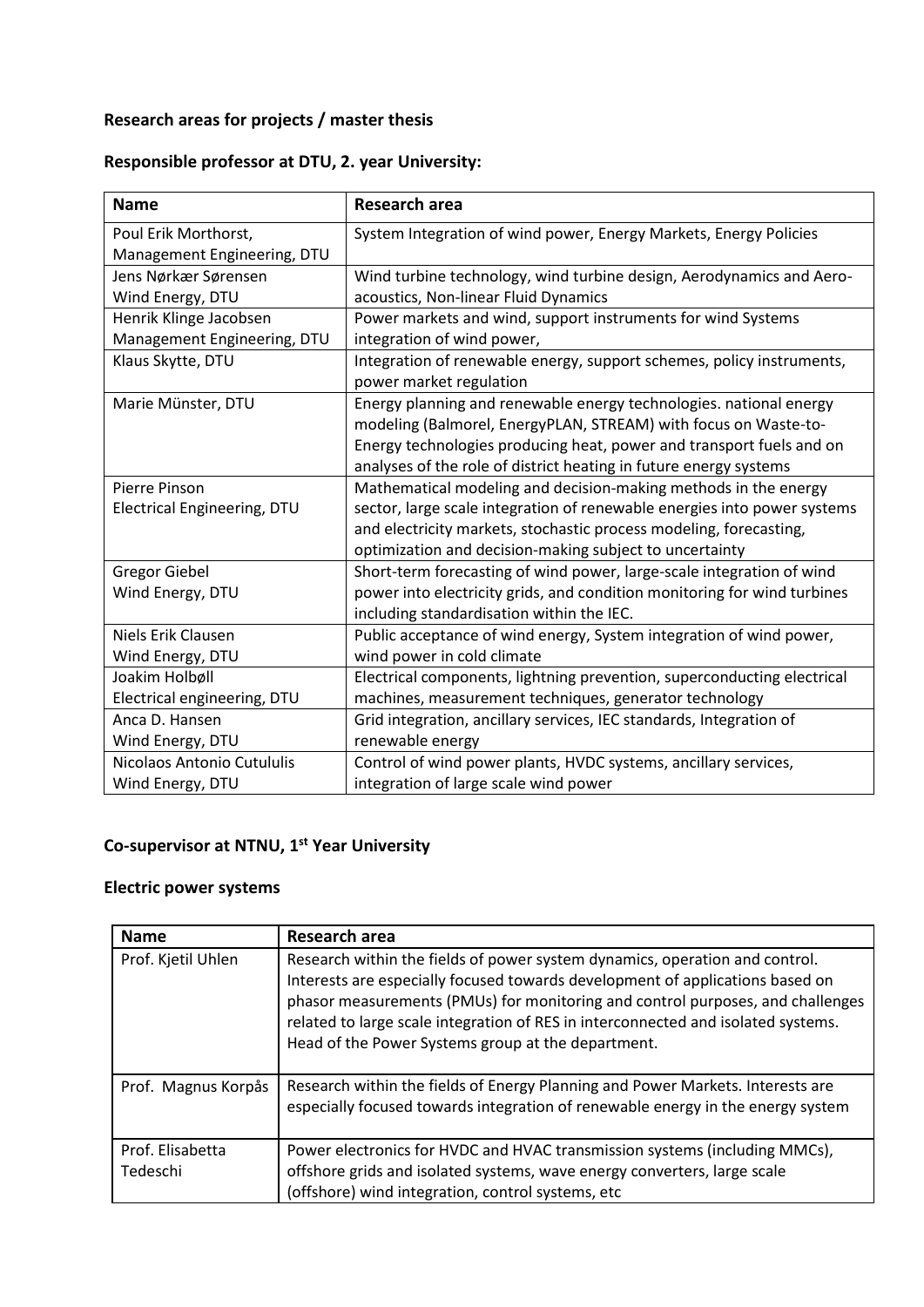| Prof. Olav Bjarte   | Hydro power scheduling, Power system analysis – methods and algorithms,              |
|---------------------|--------------------------------------------------------------------------------------|
| Fosso               | Integration and coordination of intermittent energy sources                          |
| Associate professor | Reliability and Risk - based Power System Operation and Planning Practices,          |
| Vijay Vadlamudi     | Probabilistic Methods Applied to Power System Analysis, Reliability - based          |
|                     | Appraisal of Smart Grid Challenges and Realisation.                                  |
| Associate professor | Power system stability and control, Offshore wind energy integration, power          |
| Hossein Farahmand   | system dynamic modeling and analysis, etc.                                           |
| Adjunct professor   | Power system stability and control, Offshore wind energy integration, power          |
| Olimpo Anaya-Lara   | system dynamic modeling and analysis, etc.                                           |
| Adjunct prof.       | Transmission and distribution system analysis, quality of supply in power systems    |
| Kjell Sand          | (reliability, power quality), Smart-grids, microgrids, technical-economical planning |
|                     | of power system, power system standardization, economical regulation and             |
|                     | benchmarking of grid monopolies, powert system ICT. Project manager National         |
|                     | Smart Grid lab, Scientfic manager The Norwegian Smartgrid Centre, Scientific         |
|                     | Manager Centre for Intelligent Electricity Distribution - CINELDI                    |
|                     |                                                                                      |